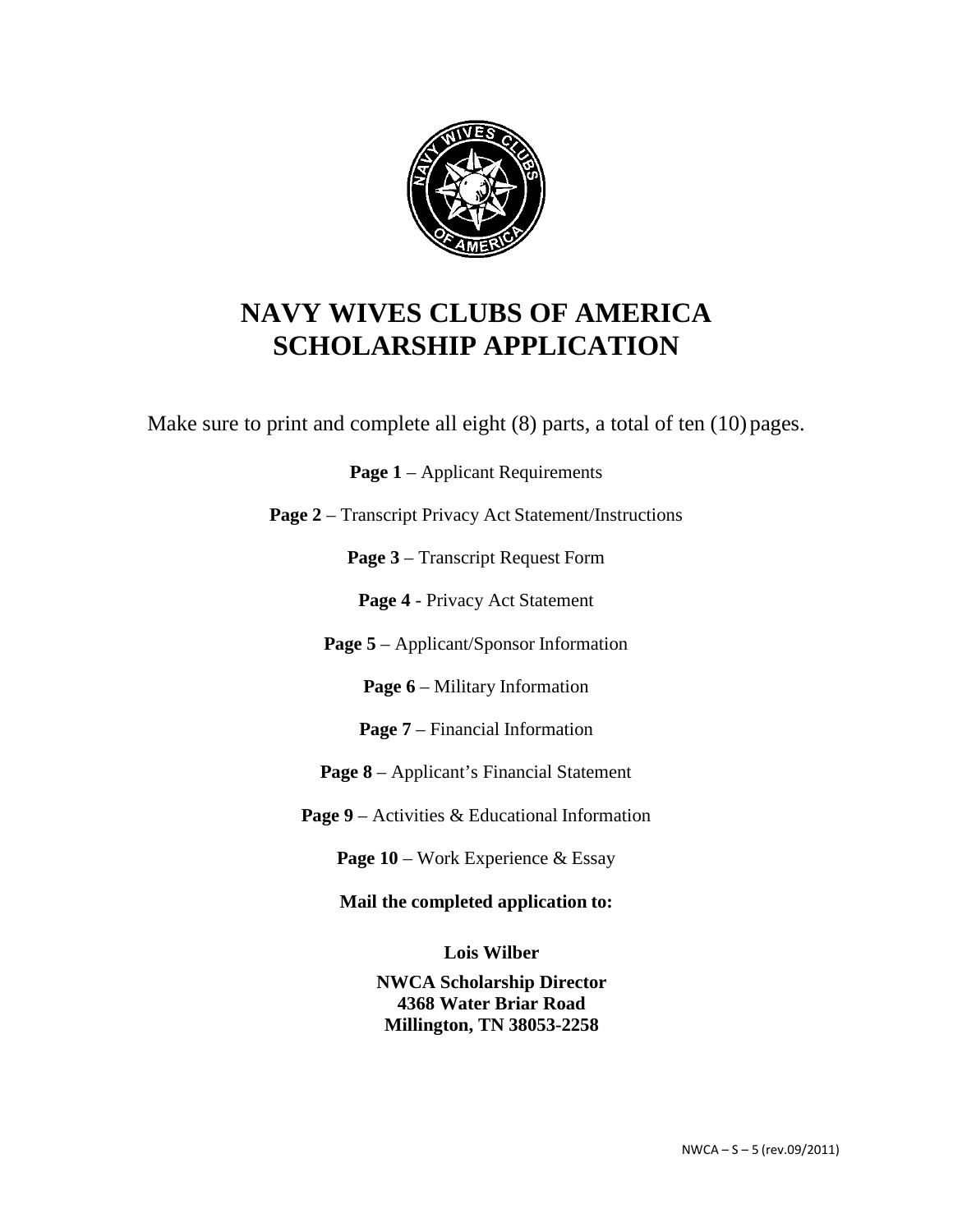

## **NWCA SCHOLARSHIP APPLICANT REQUIREMENTS**

### **ELIGIBILITY:**

**Sons/daughters** of **ENLISTED** members of the Navy, Marine Corps, and Coast Guard on active duty, retired with pay, or deceased. **Applicants must have a valid Dependent I.D. Card (United States Uniformed Services Identification & Privilege Card) .** Applicants should show basis of need for financial assistance, have a scholastic standing of at least a 2.5 grade point average (GPA), and be a graduate of an accredited High School or it's equivalent or will qualify for graduation prior to beginning eligibility for assistance.

Four initial awards will be given for freshmen students with continuation not to exceed three more years. Undergraduate students may apply for four upperclassmen awards and any vacancies that occur in the renewal grants. Special scholarships are given to two medical students, one student majoring in special education and four awards to children of NWCA members. A total of thirty (30) grants will be awarded annually.

#### **ADDITIONAL INFORMATION:**

Applicants must have applied for admission to an accredited school. They are responsible for ensuring that all requirements are complete, including but not limited to, the High School and College Transcript Request, receipt of the **official school transcript** by the scholarship officers, the Privacy Act Statement sheet, and the **essay** requested in Part VIII. **The application must be signed by the applicant and a parent, stepparent or legal guardian. Applicants must submit a copy (front and back) of a valid Dependent I.D. Card (United States Uniformed Services Identification & Privilege Card).**

Part III: the **Financial Information** on the application must be completed **including the amount of tuition, room and board and fees.**

**If any requirement is not met or the application is not complete in all sections,the application will be disqualified.**

**Deadline is May 30th**

**MAIL TO: Lois Wilber NWCA Scholarship Director 4368 Water Briar Road Millington, TN 38053-2258**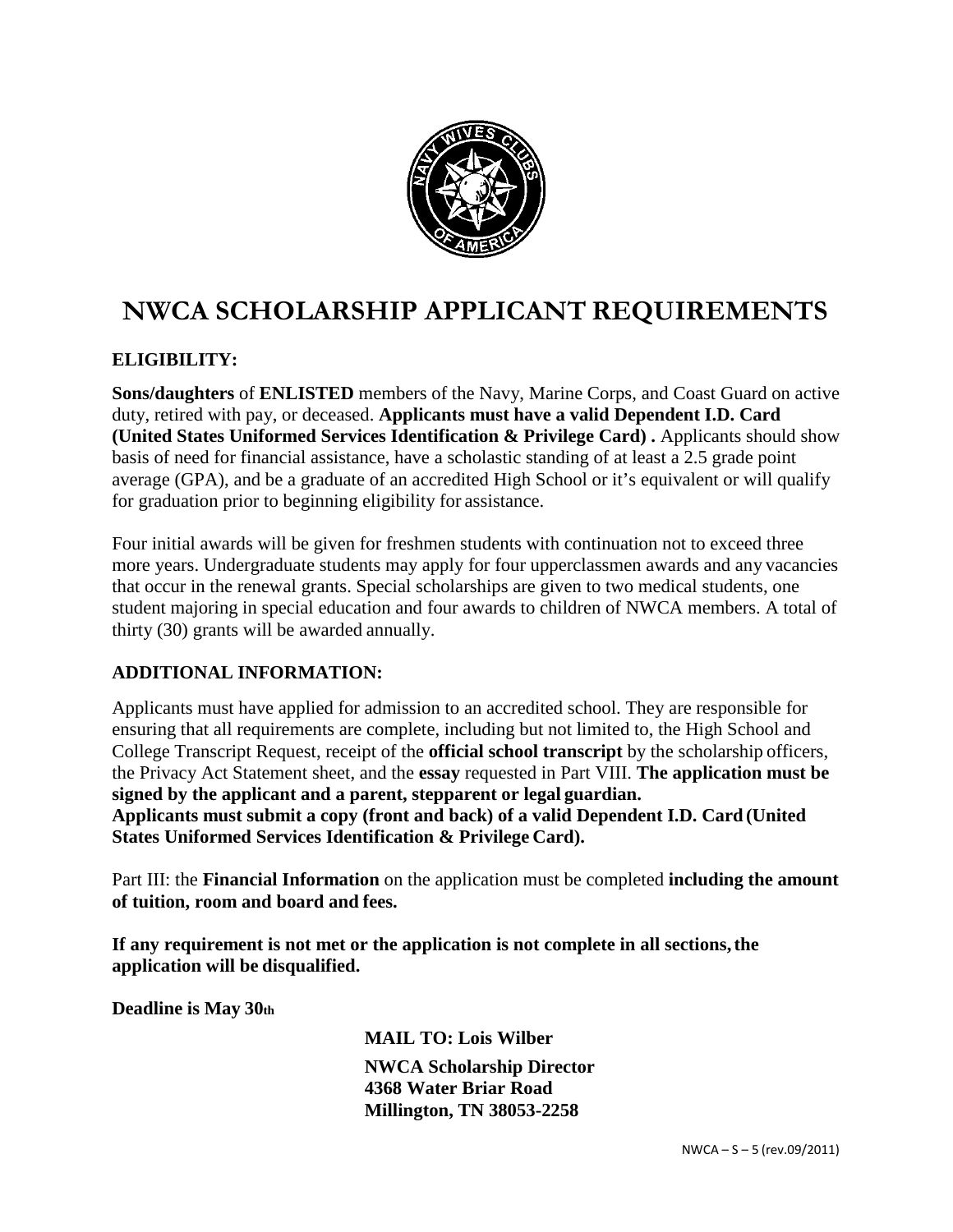### **HIGH SCHOOL AND COLLEGE TRANSCRIPT REQUEST**

## **PRIVACY ACT STATEMENT**

Authority to request this information is derived from 5 United States Code 301, Departmental Regulations. Purpose of the request is to obtain information about academic performance of the applicant and will be used by the scholarship committee to evaluate applicant's academic achievement. Applicant must authorize release of transcript data; failure to do so may result in delay, improper processing, or disqualification of the applicant.

The below named high school/college has my permission to release my official transcript to the scholarship sponsor given below.

**(Signature of Student)**

### **INSTRUCTIONS**

High School/College officials are requested to complete this form, attach a copy of the student's official transcript, including grades achieved, and forward to the below listed individual. Transcripts must be received by the scholarship committee on/before **May 30th.**

Send Transcripts to:

**Lois Wilber**

**NWCA Scholarship Director 4368 Water Briar Road Millington, TN 38053-2258**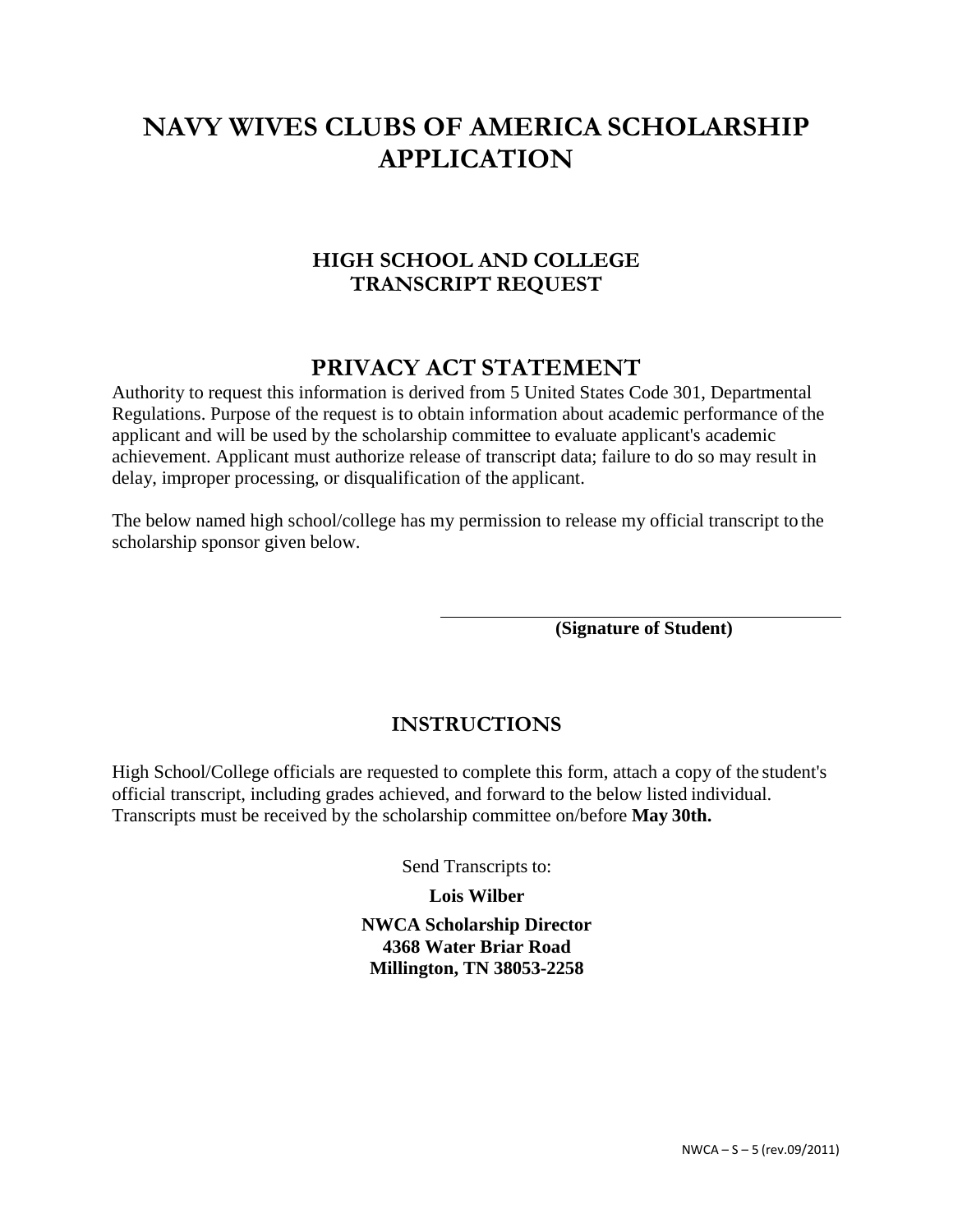## **Provide the following information even if given on the transcript:**

| <b>Student's Address:</b>                                         |                                                                                                                                                                                                  |  |  |
|-------------------------------------------------------------------|--------------------------------------------------------------------------------------------------------------------------------------------------------------------------------------------------|--|--|
|                                                                   |                                                                                                                                                                                                  |  |  |
| Name and address of high school or college:                       |                                                                                                                                                                                                  |  |  |
|                                                                   | ,我们也不会有什么。""我们的人,我们也不会有什么?""我们的人,我们也不会有什么?""我们的人,我们的人,我们的人,我们的人,我们的人,我们的人,我们的人,我<br>High school or college accredited by:                                                                        |  |  |
|                                                                   |                                                                                                                                                                                                  |  |  |
|                                                                   |                                                                                                                                                                                                  |  |  |
|                                                                   | Cumulative grade point average: ______ (circle whichever is applicable: High School / College)                                                                                                   |  |  |
|                                                                   | <b>College Entrance Test Scores (use CEEB/SAT or ACT scores only)</b>                                                                                                                            |  |  |
|                                                                   | CEEB/SAT Verbal: CEEB/SAT Math: Date of test:                                                                                                                                                    |  |  |
|                                                                   | ACT Composite: <u>Date</u> of test:                                                                                                                                                              |  |  |
|                                                                   | High School Class Size: _______________High School Class Rank: __________________<br>(These must be completed and may be based on the most recent information available if final results are not |  |  |
| completed. If ranks are not used, percentages must be estimated.) |                                                                                                                                                                                                  |  |  |
|                                                                   | Remarks by counselors or teachers that may be beneficial to scholarship committee:                                                                                                               |  |  |
|                                                                   |                                                                                                                                                                                                  |  |  |
|                                                                   |                                                                                                                                                                                                  |  |  |
|                                                                   |                                                                                                                                                                                                  |  |  |
|                                                                   |                                                                                                                                                                                                  |  |  |
| <b>Signature of School Official:</b>                              | Date:                                                                                                                                                                                            |  |  |

## **OFFICIAL COPY OF TRANSCRIPT MUST BE ATTACHED**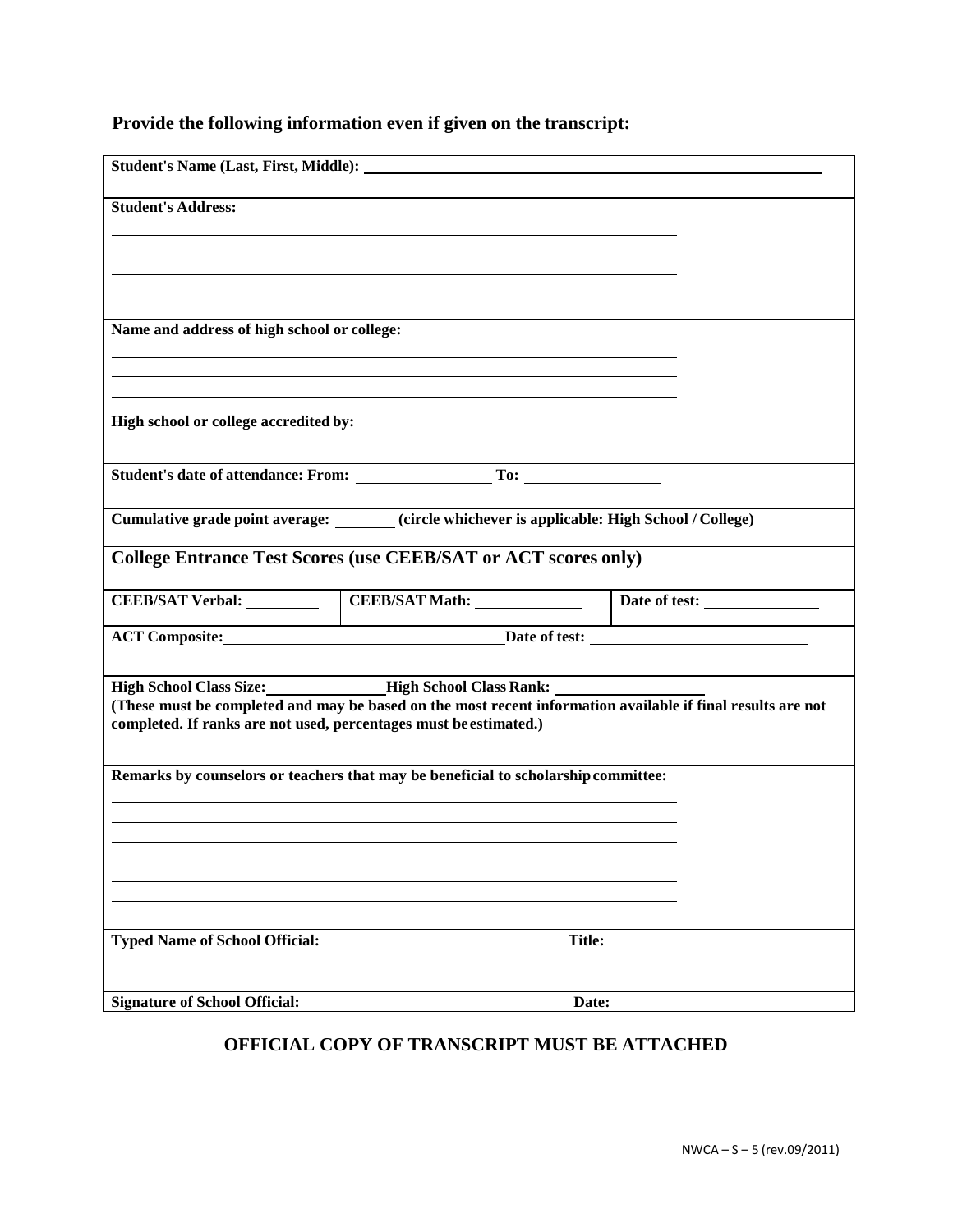## **PRIVACY ACT STATEMENT**

Authority to request this information is derived from 5 United States Code 301, Departmental Regulations. The purpose of the information is to apply for educational financial assistance through The Scholarship Foundation of the Navy Wives Clubs of America. Information provided will be used to assess scholastic achievement and to evaluate the need for financial assistance. Completion of this form is mandatory. Failure to provide required information may result in disqualification from participation in this program.

#### **APPLICANT'S NAME:**

1. The entries on this application form must be complete, accurate and legible. They must be typewritten or printed in black ink. When boxes are provided for answers, ensure that only one letter or number is written in each box.

2. Instructions for each box are printed beside the box. Read all instructions carefully before attempting to answer. Ensure that all answers are accurate. As used in this application form, the term "Sponsor" refers to the parent, stepparent or legal guardian through whose military service your eligibility for this program is claimed.

3. Ensure that the information you enter about your Sponsor describes accurately his or her latest status. For example, if the Sponsor is on active duty, the information must describe his/her current affiliation, status, etc. If he or she is retired or deceased, the affiliation, status, etc., must be that which pertained at the time of his/her retirement or death.

4. Review the form for completeness and all answers for correctness.

5. Sign the application form and ensure that it is also signed by your parent, stepparent, or guardian.

6. Fill in all the blocks. If none or not applicable, so state.

#### **DEADLINE IS MAY 30th**

7. Mail Completed Application to:

**Lois Wilber**

**NWCA Scholarship Director 4368 Water Briar Road Millington, TN 38053-2258**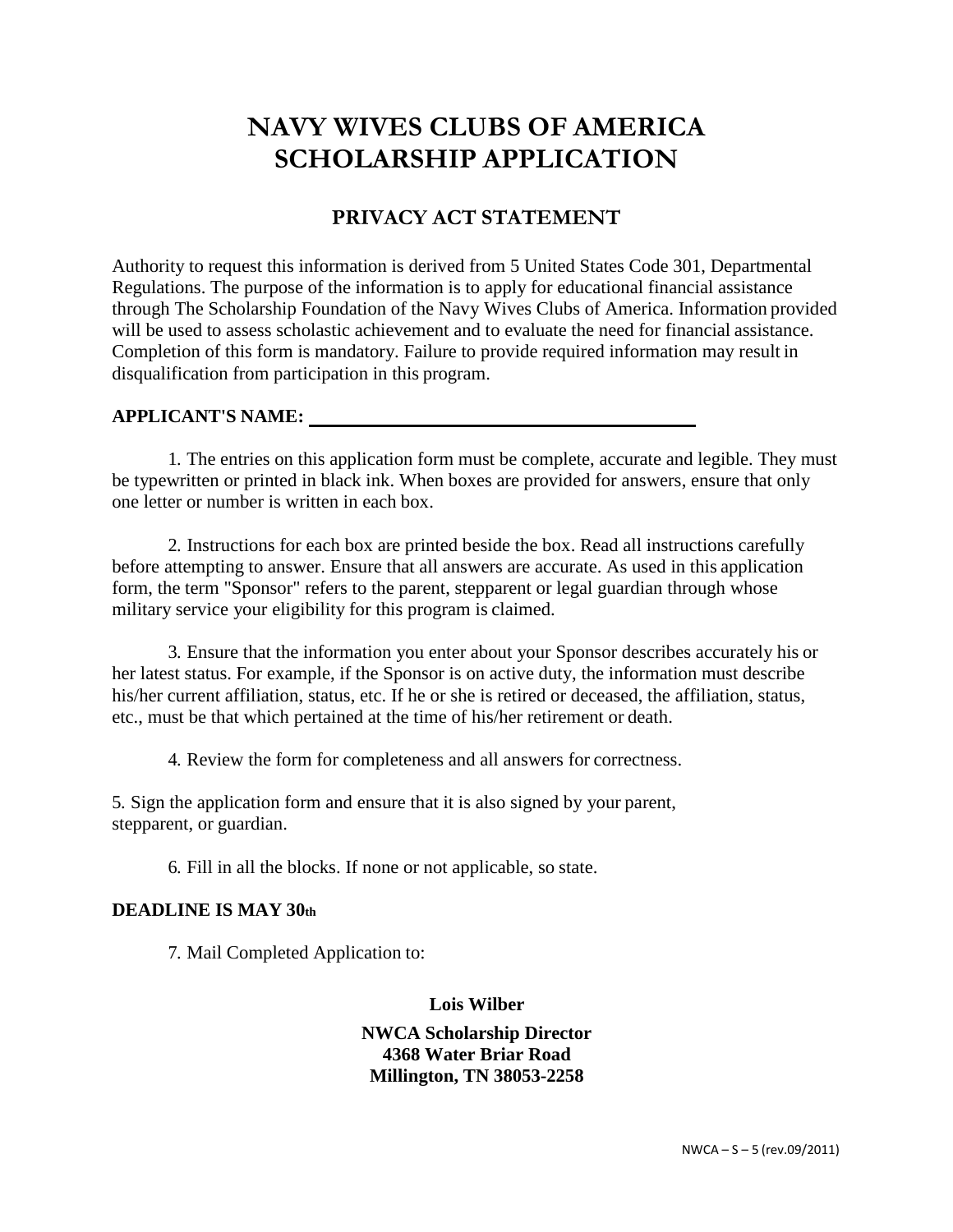## **PART I: APPLICANT INFORMATION**

| <b>Applicant Name (Last, First, MI):</b>                                    |                      |                                   | <b>Social Security Number:</b>            |                                       |                         |                      |
|-----------------------------------------------------------------------------|----------------------|-----------------------------------|-------------------------------------------|---------------------------------------|-------------------------|----------------------|
| <b>Address:</b>                                                             |                      |                                   |                                           |                                       |                         |                      |
|                                                                             |                      |                                   |                                           |                                       |                         |                      |
| <b>Email address:</b>                                                       |                      |                                   |                                           |                                       |                         |                      |
|                                                                             | <b>School Phone:</b> | Sex:                              |                                           | <b>Applicant's Marital</b><br>Status: |                         | Age & Date of Birth: |
| <b>PART I I: SPONSOR INFORMATION</b>                                        |                      |                                   |                                           |                                       |                         |                      |
| If applicable: Parent's Name & Club#:<br>Name of Sponsor (Last, First, MI): |                      |                                   |                                           |                                       |                         |                      |
| Address of Sponsor (Number & Street, City, State, Zip):                     |                      |                                   |                                           |                                       |                         |                      |
| Last Rank, Rate, or Grade Field:                                            |                      | <b>Social Security</b><br>Number: |                                           | <b>Enlisted Rating:</b>               |                         |                      |
| Name and Address of Current Duty Station or Reserve Unit:                   |                      |                                   |                                           |                                       |                         |                      |
| <b>Date of Discharge/Retirement:</b>                                        |                      |                                   | <b>Number of Years</b><br>on Active Duty: |                                       | If Deceased, Give Date: |                      |
| <b>Relationship of Sponsor to Applicant:</b>                                |                      |                                   |                                           |                                       |                         |                      |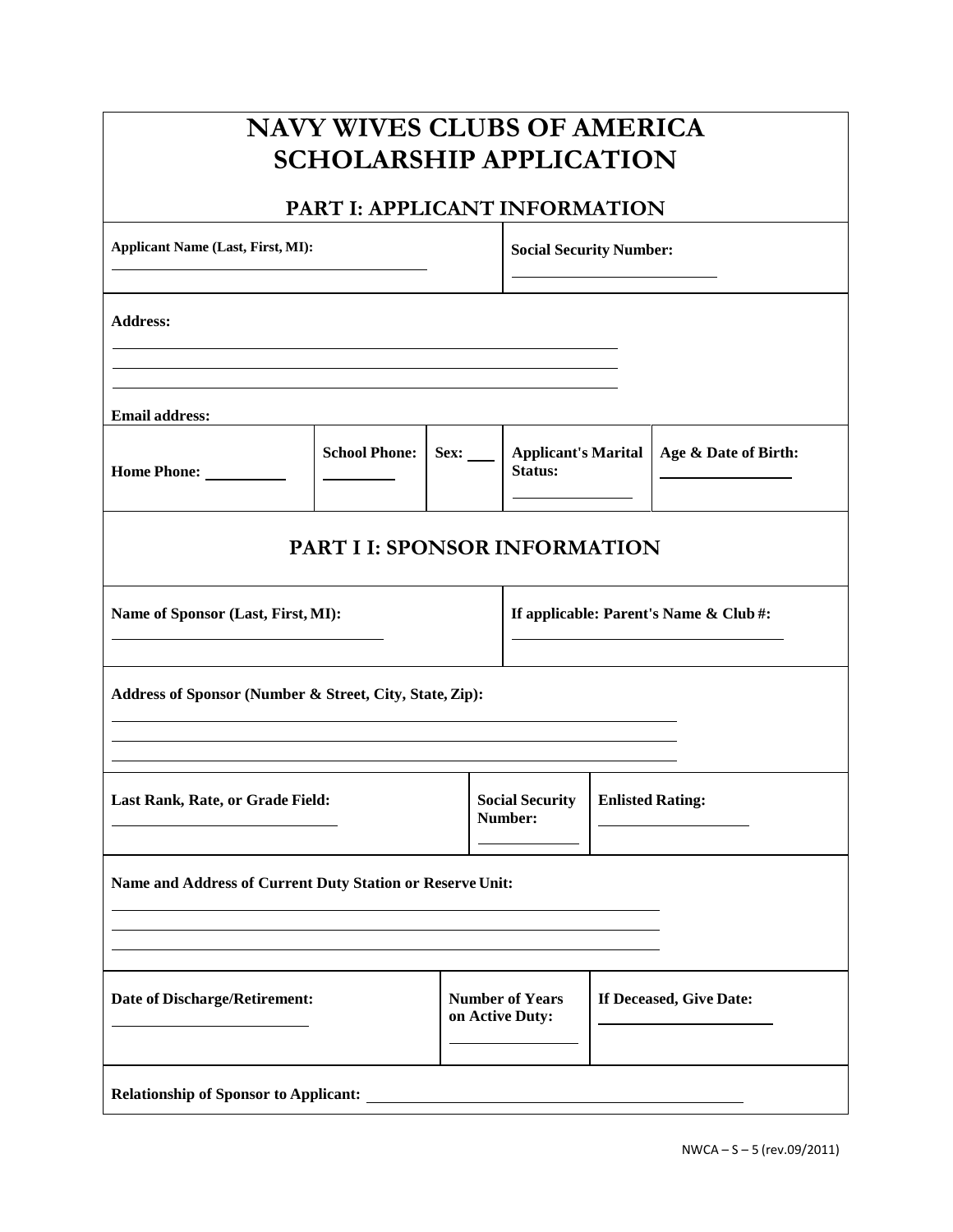# **MILITARY INFORMATION**

|                                                                                | You are eligible to apply for the NWCA Scholarship Foundation Program only if your sponsor |  |  |
|--------------------------------------------------------------------------------|--------------------------------------------------------------------------------------------|--|--|
|                                                                                | possesses ENLISTED military service. Information regarding sponsor must accurately reflect |  |  |
| current status, or, if retired, the status at the time of retirement or death. |                                                                                            |  |  |
| <b>A. SPONSOR</b>                                                              | E. MILITARY STATUS OF SPONSOR                                                              |  |  |
| $L = Living$                                                                   | 1. Active Duty (Regular or Reserve) currently or at time                                   |  |  |
| $D = Deceased$                                                                 | of death.                                                                                  |  |  |
| Ω<br><b>B. MILITARY SERVICE AFFILIATION</b>                                    |                                                                                            |  |  |
| $N = Navy$                                                                     | 2. Affiliated with Reserve (but not on active duty or                                      |  |  |
| $M =$ Marine Corps                                                             | retired) currently or at time of death in a reserve                                        |  |  |
| $G =$ Coast Guard                                                              | program and participating actively.                                                        |  |  |
| <b>C. MILITARY AFFILIATION OF SPONSOR</b>                                      |                                                                                            |  |  |
|                                                                                | 3. Same as 2. except not participating actively in a                                       |  |  |
| $R = Regular$                                                                  | Reserve Program.                                                                           |  |  |
| $S =$ Reserve (on active duty currently or at                                  |                                                                                            |  |  |
| time of retirement or death)                                                   | 4. Retired (Regular, Reserve, Fleet Reserve) currently or                                  |  |  |
| $I =$ Reserve (not on active duty currently or                                 | at time of death and receiving retired or retainer pay.                                    |  |  |
| at time of retirement or death)                                                |                                                                                            |  |  |
| D. APPLICANT'S ACADEMIC LEVEL                                                  | 5. Retired except that the sponsor is/was not receiving                                    |  |  |
| $H = High school graduate or currently high school$                            | retired or retainer pay but has/had entitlement to receive                                 |  |  |
| student expecting to attend college full-time next fall                        | pay at age 60.                                                                             |  |  |
| semester.                                                                      |                                                                                            |  |  |
| $C =$ Currently enrolled in undergraduate                                      | 6. Retired except that the sponsor has/had no pay                                          |  |  |
| college and expecting to continue in                                           | entitlement now or at age 60.                                                              |  |  |
| full-time undergraduate program next fall semester.                            |                                                                                            |  |  |
| $G =$ College graduate or college senior                                       |                                                                                            |  |  |
| expecting to be full-time graduate                                             |                                                                                            |  |  |
| student next fall semester.                                                    |                                                                                            |  |  |
|                                                                                |                                                                                            |  |  |
|                                                                                |                                                                                            |  |  |
|                                                                                |                                                                                            |  |  |

**Applicants must submit a copy (front and back) of a valid Dependants I.D. card (United States Uniformed Services Identification & Privilege Card).**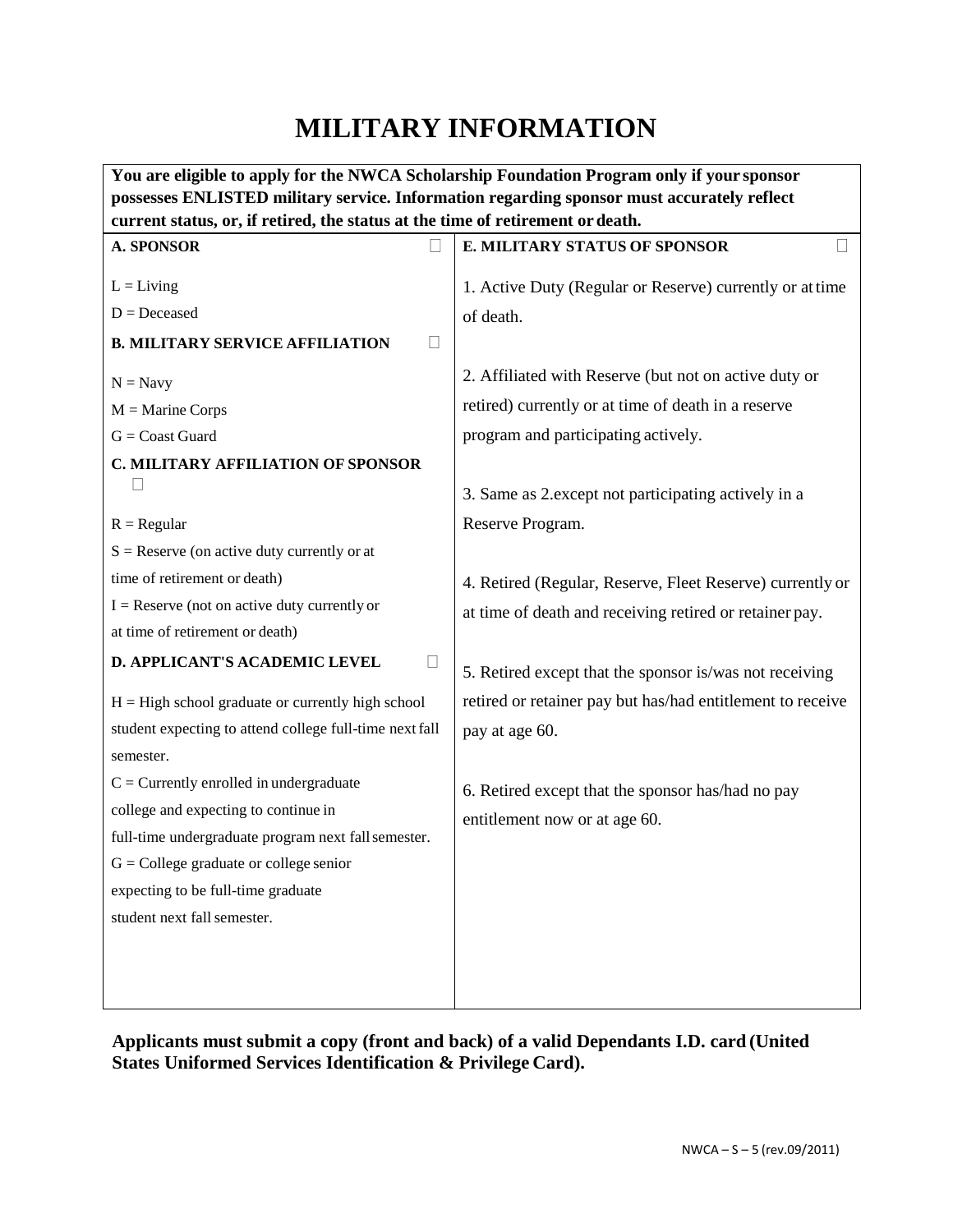### **PART I I I: FINANCIAL INFORMATION**

| Occupation, if other than military service:                                                                                  | <b>Sponsor's Spouse's Name:</b>                                                                                  |
|------------------------------------------------------------------------------------------------------------------------------|------------------------------------------------------------------------------------------------------------------|
| <b>Social Security Number (Head of Family):</b>                                                                              | <b>Sponsor's Spouse's Occupation:</b>                                                                            |
| <b>Address if Different from Sponsor:</b>                                                                                    |                                                                                                                  |
|                                                                                                                              |                                                                                                                  |
|                                                                                                                              |                                                                                                                  |
| <b>Gross Family Income Earned Last Year</b><br>(all sources): $\frac{1}{2}$                                                  | <b>Net Family Income Last Year</b><br>(all sources): $\frac{1}{2}$                                               |
| Anticipated Gross Family Income Earned This Year (all sources): \$                                                           |                                                                                                                  |
| <b>Income Earned From Investments: \$</b>                                                                                    |                                                                                                                  |
| Savings: $\frac{\text{S}}{\text{S}}$                                                                                         |                                                                                                                  |
| Value of Real Estate: \$                                                                                                     |                                                                                                                  |
| <b>Outstanding Debts, Including Mortgage</b><br>(Detail Information i.e., car payments, utilities, loan, credit card, etc.): |                                                                                                                  |
|                                                                                                                              | and the control of the control of the control of the control of the control of the control of the control of the |
| <b>Number of Children in Family:</b>                                                                                         | <b>Number of Children in College:</b>                                                                            |
| paper if needed)                                                                                                             | List Amount of Tuition, Room and Board, and Other Fees for each College Student: (Use additional sheet of        |
|                                                                                                                              |                                                                                                                  |
|                                                                                                                              |                                                                                                                  |
| <b>College Level Applicant Entering:</b>                                                                                     |                                                                                                                  |

٦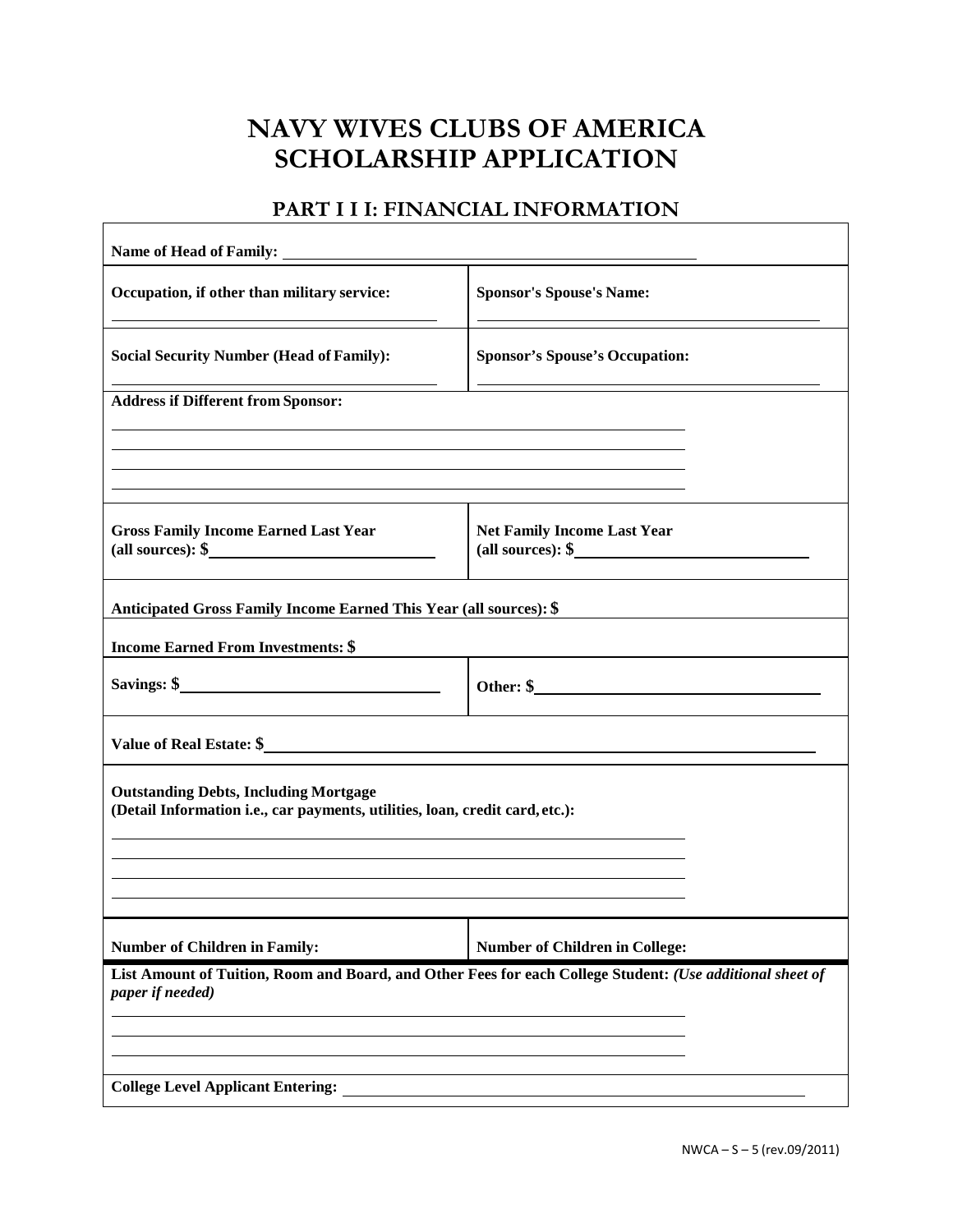## **APPLICANT'S FINANCIAL STATEMENT**

*Funds which will be available for full school term (September - June)*

| Aid From Parent or Guardian (Annual Total): \$                                                                                                                |                                               |                                                                                                                                                                                       |                                                |  |
|---------------------------------------------------------------------------------------------------------------------------------------------------------------|-----------------------------------------------|---------------------------------------------------------------------------------------------------------------------------------------------------------------------------------------|------------------------------------------------|--|
| <b>Educational</b><br><b>Resources</b><br>Received/Awarded<br>for<br><b>Next Year</b>                                                                         | <b>Veteran's Benefits:</b><br>\$              | <b>Social Security:</b><br>\$                                                                                                                                                         | <b>Applicant's Savings &amp; Income:</b><br>\$ |  |
| <b>Other Resources</b>                                                                                                                                        | Loans & Source:                               | <b>Scholarship &amp; Source:</b>                                                                                                                                                      | <b>Grants &amp; Source:</b>                    |  |
|                                                                                                                                                               | <u> 1989 - Andrea Andrew Maria (h. 1989).</u> | Total of all funds available for education during year for which application for scholarship is made:                                                                                 |                                                |  |
|                                                                                                                                                               |                                               | Additional Comments: The applicant or parent may comment briefly on any specific financial<br>circumstances which they desire to bring to the attention of the scholarship committee: |                                                |  |
| I certify the above information is correct to the best of my knowledge:<br>Applicant's Signature:<br><u>Applicant's Signature:</u><br>$\Delta$ Date: $\Delta$ |                                               |                                                                                                                                                                                       |                                                |  |
| (either parent may sign)                                                                                                                                      |                                               | Signature of Parent or Guardian:<br><u>Letter and the contract of Parent or Guardian:</u>                                                                                             | Date:                                          |  |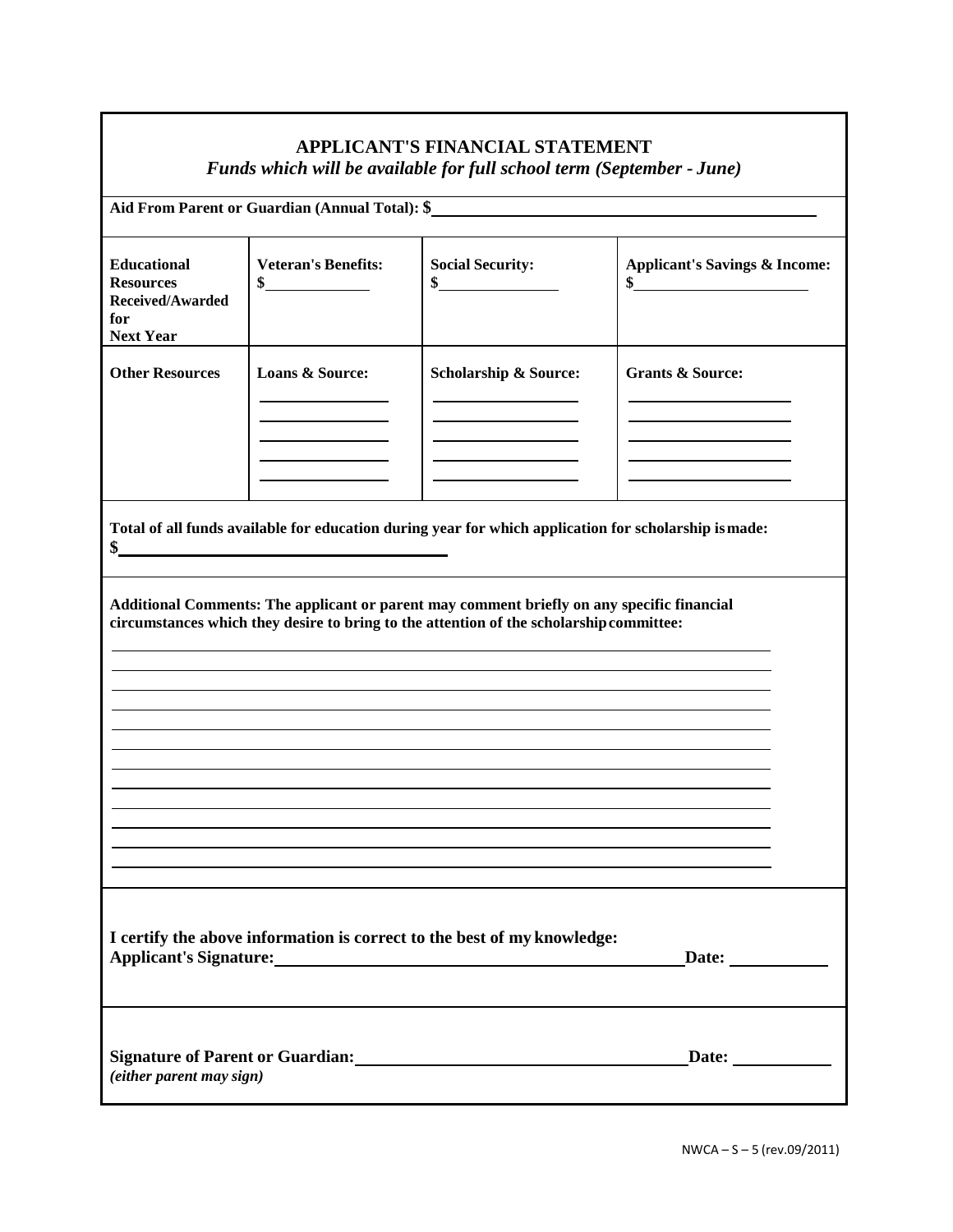#### **PART IV: ADDITIONAL INFORMATION**

**Use the space below to provide any additional information you feel is pertinent to your application. (Use an extra sheet of plain paper if more space is required)**

the control of the control of the control of the control of the control of the control of the control of the control of the control of the control of the control of the control of the control of the control of the control

<u> 1989 - Johann Stoff, amerikansk politiker (d. 1989)</u>

<u> 1989 - Johann Stoff, amerikansk politiker (d. 1989)</u> <u> 1980 - Johann Stoff, amerikansk politiker (d. 1980)</u>

### **PART V: EXTRACURRICULAR ACTIVITIES AND AWARDS (BOTH SCHOOL & COMMUNITY)**

**(Use extra sheet of plain paper if more space is required)**

<u> 1989 - Johann Stoff, amerikansk politiker (\* 1908)</u>

<u> 1989 - Johann Stoff, deutscher Stoffen und der Stoffen und der Stoffen und der Stoffen und der Stoffen und de</u>

<u> 1989 - Johann Stoff, amerikansk politiker (d. 1989)</u>

the control of the control of the control of the control of the control of the control of the control of the control of the control of the control of the control of the control of the control of the control of the control <u> 1980 - Johann Stoff, amerikansk politiker (\* 1908)</u>

### **PART VI: EDUCATIONAL INFORMATION**

| Name and complete address of High School(s) attending or<br>graduated from: | Date(s) of<br><b>Attendance:</b> | <b>Graduation</b><br>Date: |
|-----------------------------------------------------------------------------|----------------------------------|----------------------------|
|                                                                             |                                  |                            |
|                                                                             |                                  |                            |
|                                                                             |                                  |                            |